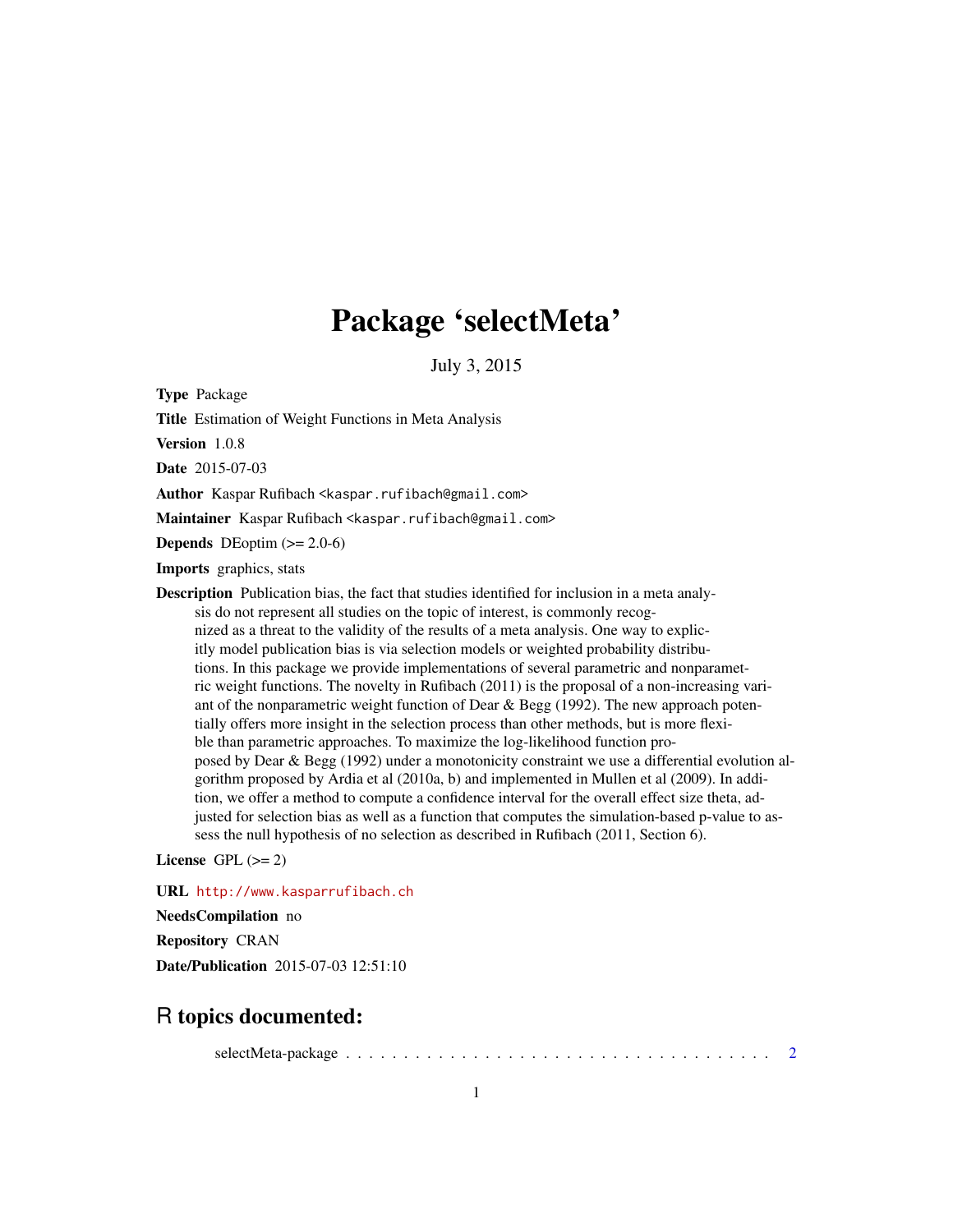# <span id="page-1-0"></span>2 selectMeta-package

| Index | 18 |
|-------|----|

selectMeta-package *Estimation of Weight Functions in Meta Analysis*

# Description

Publication bias, the fact that studies identified for inclusion in a meta analysis do not represent all studies on the topic of interest, is commonly recognized as a threat to the validity of the results of a meta analysis. One way to explicitly model publication bias is via selection models or weighted probability distributions. For details we refer to Iyengar & Greenhouse (1998), Dear & Begg (1992), and Rufibach (2011). In this package we provide implementations of all the weight functions proposed in these papers. The novelty in Rufibach (2011) is the proposal of a non-increasing variant of the nonparametric weight function of Dear  $\&$  Begg (1992). Since virtually all parametric weight functions proposed so far in the literature are in fact decreasing and only few studies are included in a typical meta analysis regularization by imposing monotonicity seems a sensible approach. The new approach potentially offers more insight in the selection process than other methods, but is more flexible than parametric approaches. To maximize the log-likelihood function proposed by Dear & Begg (1992) under a monotonicity constraint on w we use a differential evolution algorithm proposed by Ardia et al (2010a, b) and implemented in Mullen et al (2009).

The main functions in this package are [IyenGreen](#page-12-1) and [DearBegg](#page-2-1). Using [DearBeggMonotoneCItheta](#page-7-1) one can compute a profile likelihood confidence interval for the overall effect size  $\theta$  and using [DearBeggMonotonePvalSelection](#page-9-1) the simulation-based  $p$ -value to assess the null hypothesis of no selection, as described in Rufibach (2011, Section 6), can be computed. In addition, we provide two datasets: [education](#page-10-1), a dataset frequently used in illustration of meta analysis and [passive\\_smoking](#page-13-1), a second dataset that has caused some controversy about whether publication bias is present in this dataset or not.

# Details

| Package: | selectMeta |
|----------|------------|
| Type:    | Package    |
| Version: | 1.0.8      |
| Date:    | 2015-07-03 |
| License: | $GPL (=2)$ |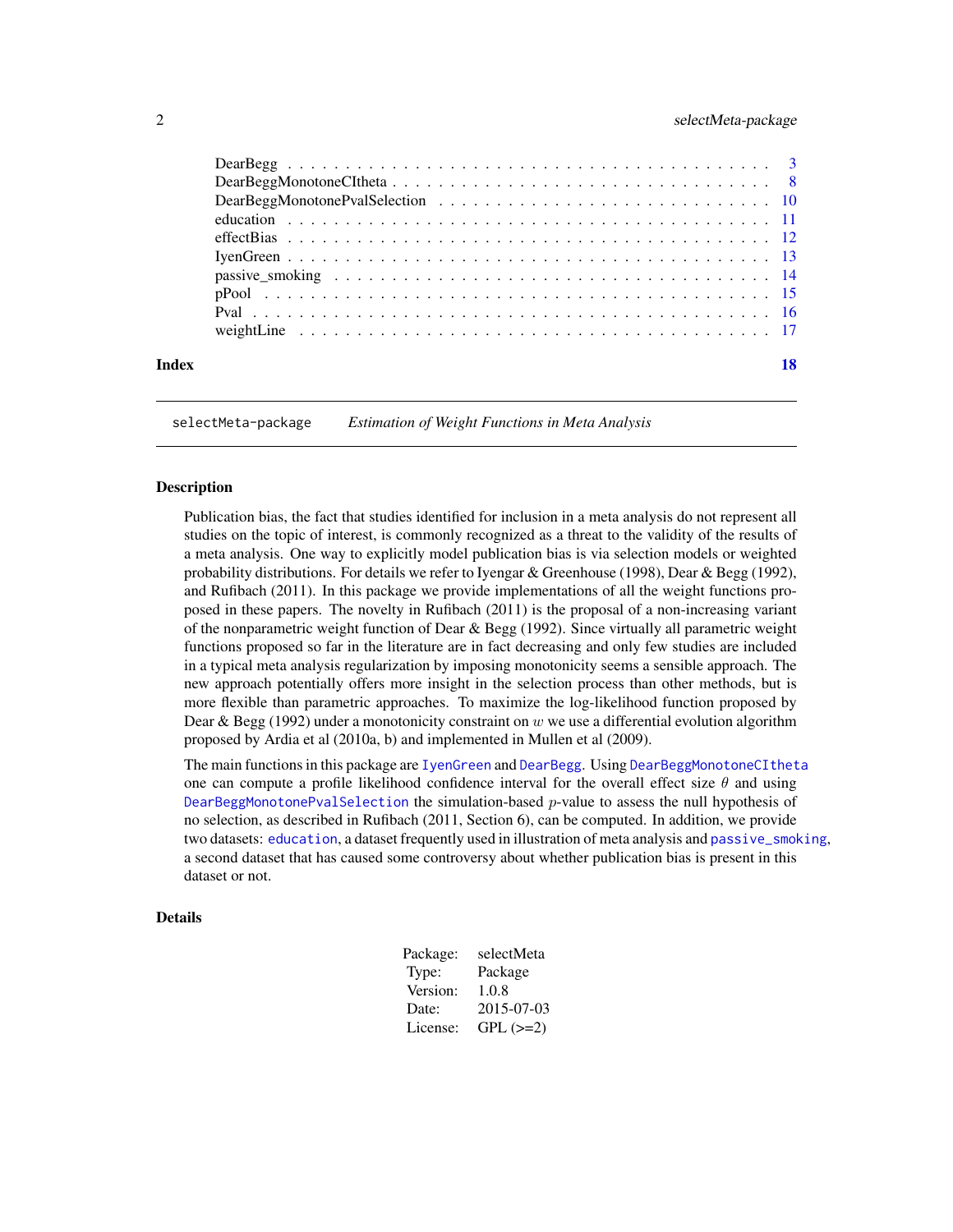#### <span id="page-2-0"></span>Author(s)

Kaspar Rufibach (maintainer), <kaspar.rufibach@gmail.com>, <http://www.kasparrufibach.ch>

#### **References**

Ardia, D., Boudt, K., Carl, P., Mullen, K.M., Peterson, B.G. (2010). Differential Evolution ('DEoptim') for Non-Convex Portfolio Optimization.

Ardia, D., Mullen, K.M., et.al. (2010). The 'DEoptim' Package: Differential Evolution Optimization in 'R'. Version 2.0-7.

Dear, K.B.G. and Begg, C.B. (1992). An Approach for Assessing Publication Bias Prior to Performing a Meta-Analysis. *Statist. Sci.*, 7(2), 237–245.

Hedges, L. and Olkin, I. (1985). Statistical Methods for Meta-Analysis. Academic, Orlando, Florida.

Iyengar, S. and Greenhouse, J.B. (1988). Selection models and the file drawer problem. *Statist. Sci.*, 3, 109–135.

Mullen, K.M., Ardia, D., Gil, D.L., Windover, D., Cline, J. (2009). 'DEoptim': An 'R' Package for Global Optimization by Differential Evolution.

Rufibach, K. (2011). Selection Models with Monotone Weight Functions in Meta-Analysis. *Biom. J.*, 53(4), 689–704.

# Examples

# All functions in this package are illustrated # in the help file for the function DearBegg().

<span id="page-2-1"></span>DearBegg *Compute the nonparametric weight function from Dear and Begg (1992)*

#### <span id="page-2-2"></span>Description

In Dear and Begg (1992) it was proposed to nonparametrically estimate via maximum likelihood the weight function  $w$  in a selection model via pooling  $p$ -values in groups of 2 and assuming a piecewise constant  $w$ . The function [DearBegg](#page-2-1) implements estimation of  $w$  via a coordinatewise Newton-Raphson algorithm as described in Dear and Begg (1992). In addition, the function [DearBeggMonotone](#page-2-2) enables computation of the weight function in the same model under the constraint that it is non-increasing, see Rufibach (2011). To this end we use the differential evolution algorithm described in Ardia et al (2010a, b) and implemented in Mullen et al (2009). The functions [Hij](#page-2-2), [DearBeggLoglik](#page-2-2), and [DearBeggToMinimize](#page-2-2) are not intended to be called by the user.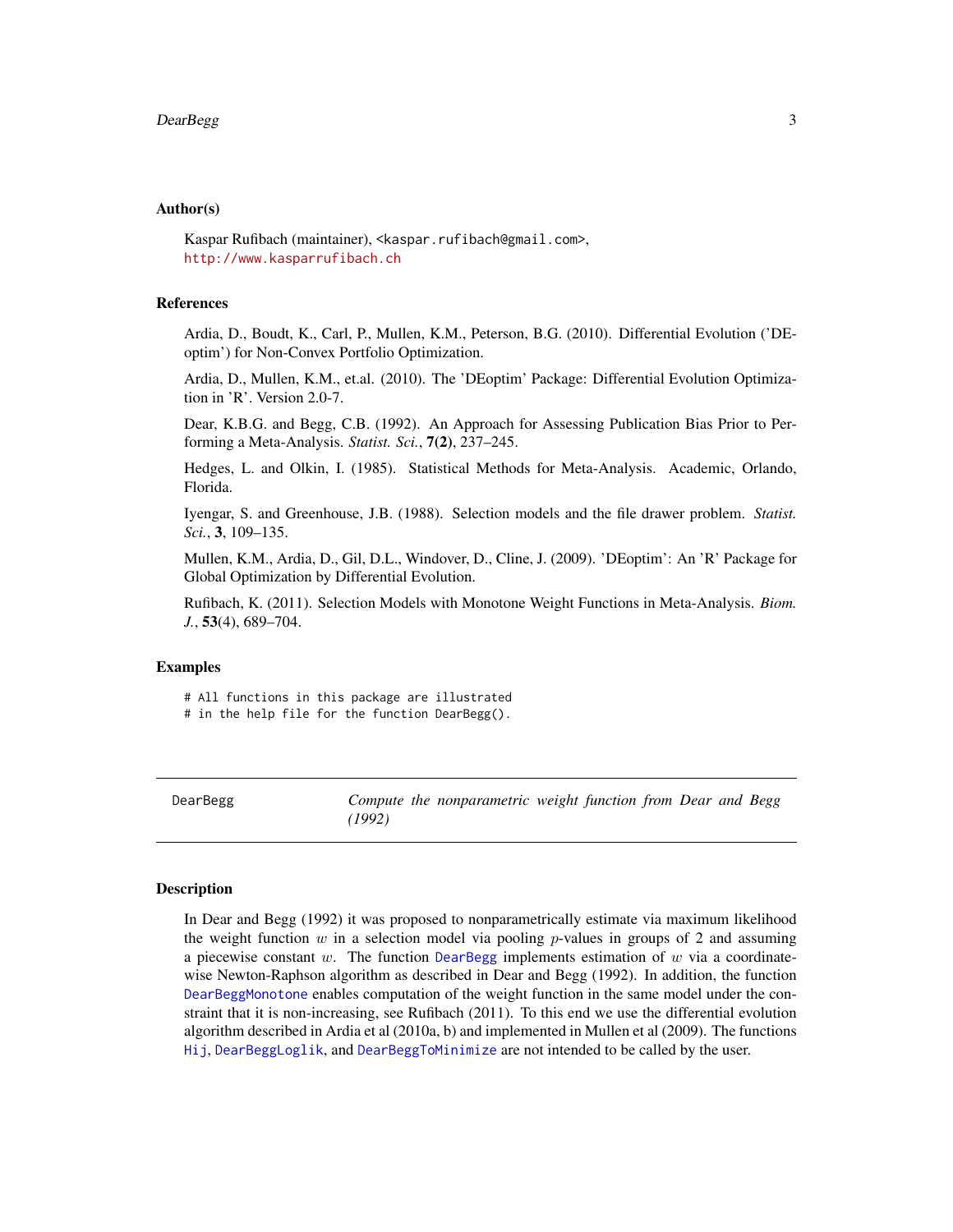# <span id="page-3-0"></span>Usage

```
DearBegg(y, u, lam = 2, tolerance = 10^{\circ}-10, maxiter = 1000,
    trace = TRUE)
DearBeggMonotone(y, u, lam = 2, maxiter = 1000, CR = 0.9,
    NP = NA, trace = TRUE)
Hij(theta, sigma, y, u, teststat)
DearBeggLoglik(w, theta, sigma, y, u, hij, lam)
DearBeggToMinimize(vec, y, u, lam)
```
# Arguments

| y              | Normally distributed effect sizes.                                                                                                                 |
|----------------|----------------------------------------------------------------------------------------------------------------------------------------------------|
| u              | Associated standard errors.                                                                                                                        |
| lam            | Weight of the first entry of $w$ in the likelihood function. Dear and Begg (1992)<br>recommend to use $1am = 2$ .                                  |
| tolerance      | Stopping criterion for Newton-Raphson.                                                                                                             |
| maxiter        | Maximal number of iterations for Newton-Raphson.                                                                                                   |
| trace          | If TRUE, progress of the algorithm is shown.                                                                                                       |
| CR.            | Parameter that is given to DEoptim. See the help file of the function DEoptim.control<br>for details.                                              |
| N <sub>P</sub> | Parameter that is given to DEoptim. See the help file of the function DEoptim.control<br>for details.                                              |
| W              | Weight function, parametrized as vector of length $1 + \lfloor (n/2) \rfloor$ where <i>n</i> is the<br>number of studies, i.e. the length of $y$ . |
| theta          | Effect size estimate.                                                                                                                              |
| sigma          | Random effects variance component.                                                                                                                 |
| hij            | Integral of density over a constant piece of $w$ . See Rufibach (2011, Appendix)<br>for details.                                                   |
| vec            | Vector of parameters over which we maximize.                                                                                                       |
| teststat       | Vector of test statistics, equals $ y /u$ .                                                                                                        |

# Value

A list consisting of the following elements:

| W           | Vector of estimated weights.                                                             |
|-------------|------------------------------------------------------------------------------------------|
| theta       | Estimate of the combined effect in the Dear and Begg model.                              |
| sigma       | Estimate of the random effects component variance.                                       |
| p           | $p$ -values computed from the inputed test statistics, ordered in decreasing order.      |
| У           | Effect sizes, ordered in decreasing order of $p$ -values.                                |
| u           | Standard errors, ordered in decreasing order of $p$ -values.                             |
| loglik      | Value of the log-likelihood at the maximum.                                              |
| DEoptim.res | Only available in DearBeggMonotone. Provides the object that is outputted by<br>DEoptim. |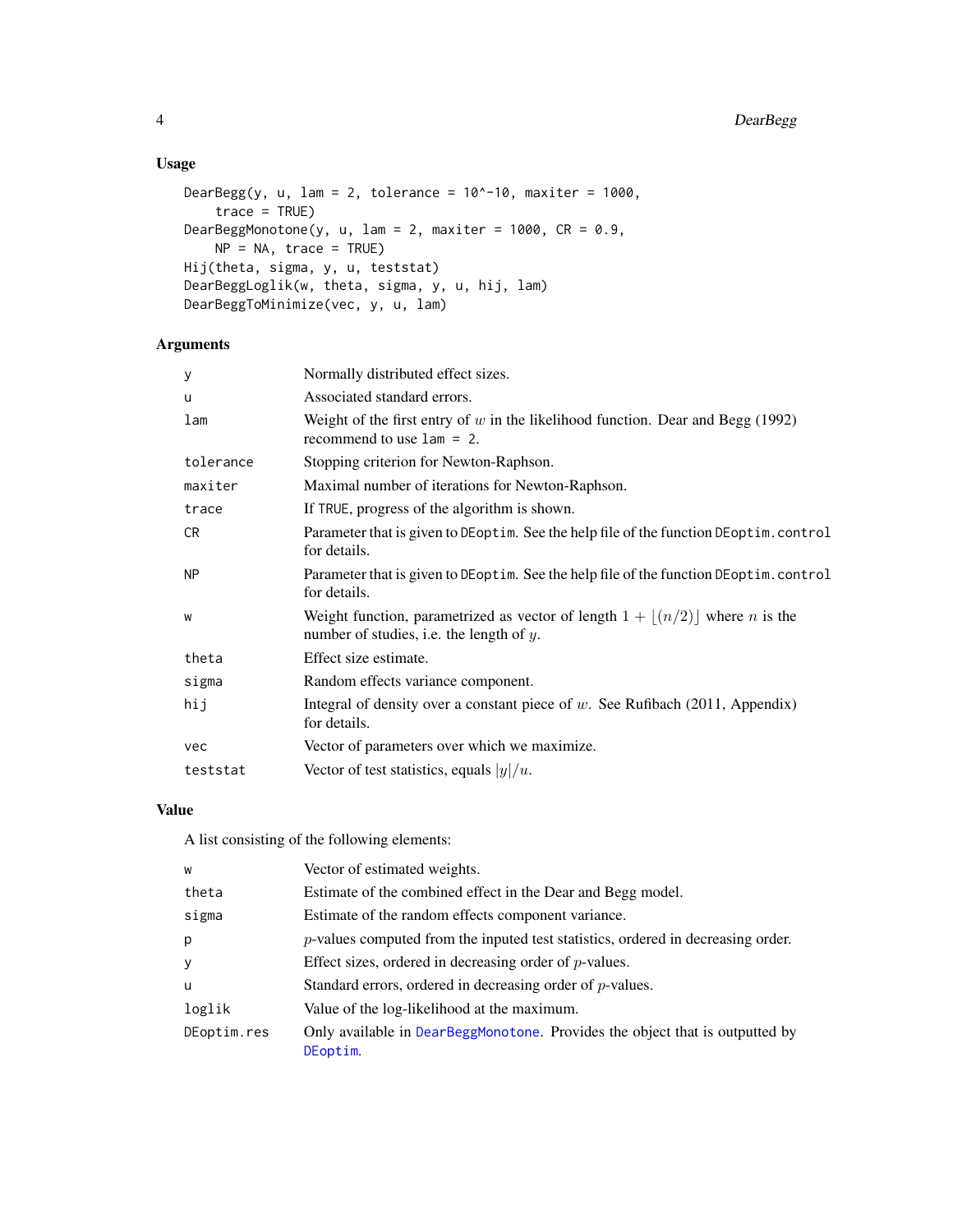#### <span id="page-4-0"></span>DearBegg 5

# Author(s)

Kaspar Rufibach (maintainer), <kaspar.rufibach@gmail.com>, <http://www.kasparrufibach.ch>

#### References

Ardia, D., Boudt, K., Carl, P., Mullen, K.M., Peterson, B.G. (2010). Differential Evolution ('DEoptim') for Non-Convex Portfolio Optimization.

Ardia, D., Mullen, K.M., et.al. (2010). The 'DEoptim' Package: Differential Evolution Optimization in 'R'. Version 2.0-7.

Dear, K.B.G. and Begg, C.B. (1992). An Approach for Assessing Publication Bias Prior to Performing a Meta-Analysis. *Statist. Sci.*, 7(2), 237–245.

Mullen, K.M., Ardia, D., Gil, D.L., Windover, D., Cline, J. (2009). 'DEoptim': An 'R' Package for Global Optimization by Differential Evolution.

Rufibach, K. (2011). Selection Models with Monotone Weight Functions in Meta-Analysis. *Biom. J.*, 53(4), 689–704.

# See Also

[IyenGreen](#page-12-1) for a parametric selection model.

#### Examples

```
## Not run:
##------------------------------------------
## Analysis of Hedges & Olkin dataset
## re-analyzed in Iyengar & Greenhouse, Dear & Begg
##------------------------------------------
data(education)
t <- education$t
q <- education$q
N <- education$N
y <- education$theta
u \le -sqrt(2 / N)n <- length(y)
k <- 1 + floor(n / 2)
lam1 < -2## compute p-values
p \leftarrow 2 * pnorm(-abs(t))##------------------------------------------
## compute all weight functions available
## in this package
##------------------------------------------
## weight functions from Iyengar & Greenhouse (1988)
res1 \leq IyenGreenMLE(t, q, N, type = 1)
res2 <- IyenGreenMLE(t, q, N, type = 2)
```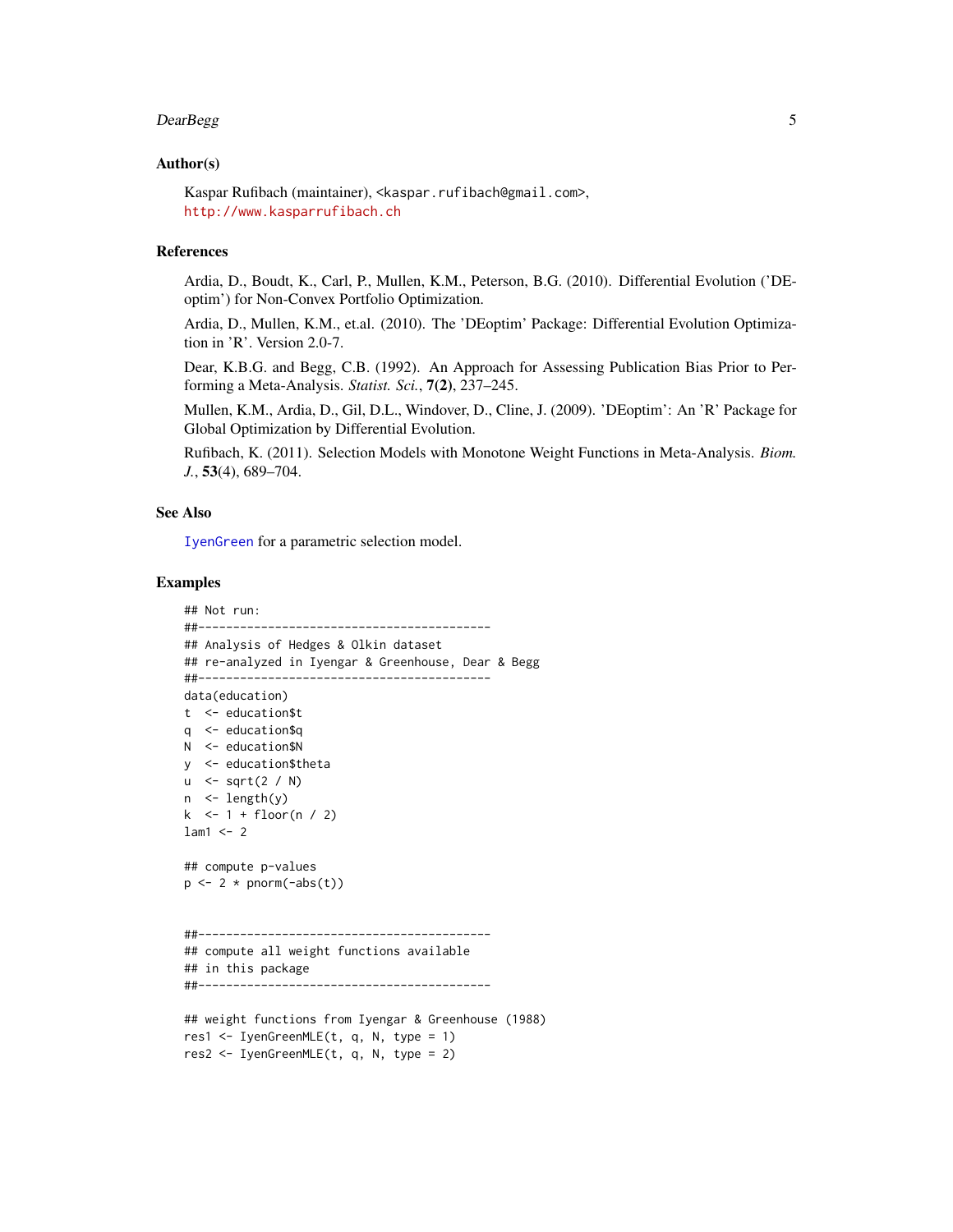```
## weight function from Dear & Begg (1992)
res3 <- DearBegg(y, u, lam = lam1)
## monotone version of Dear & Begg, as introduced in Rufibach (2011)
set.seed(1977)
res4 \leq DearBeggMonotone(y, u, lam = lam1, maxiter = 1000, CR = 1)
## plot
plot(0, 0, type = "n", xlim = c(0, 1), ylim = c(0, 1), xlab = "p-values",ylab = "estimated weight function")
ps \leq seq(0, 1, by = 0.01)rug(p, lwd = 3)lines(ps, IyenGreenWeight(-qnorm(ps / 2), b = res1$beta, q = 50,
    type = 1, alpha = 0.05), lwd = 3, col = 2)
lines(ps, IyenGreenWeight(-qnorm(ps / 2), b = res2$beta, q = 50,
    type = 2, alpha = 0.05), 1wd = 3, col = 4)
weightLine(p, w = \text{res3\$w}, col0 = 3, lwd0 = 3, lty0 = 2)
weightLine(p, w = \text{res4\$w}, col0 = 6, lwd0 = 2, lty0 = 1)
legend("topright", c(expression("Iyengar & Greenhouse (1988) w"[1]),
    expression("Iyengar & Greenhouse (1988) w"[2]), "Dear and Begg (1992)",
    "Rufibach (2011)"), col = c(2, 4, 3, 6), lty = c(1, 1, 2, 1),
    1wd = c(3, 3, 3, 2), bty = "n")## compute selection bias
eta <- sqrt(res4$sigma ^ 2 + res4$u ^ 2)
bias <- effectBias(res4$y, res4$u, res4$w, res4$theta, eta)
bias
##------------------------------------------
## Compute p-value to assess null hypothesis of no selection,
## as described in Rufibach (2011, Section 6)
## We use the package 'meta' to compute initial estimates for
## theta and sigma
##------------------------------------------
library(meta)
## compute null parameters
meta.edu <- metagen(TE = y, seTE = u, sm = "MD", level = 0.95,
    comb.fixed = TRUE, comb.random = TRUE)
theta0 <- meta.edu$TE.random
sigma0 <- meta.edu$tau
M < - 1000res <- DearBeggMonotonePvalSelection(y, u, theta0, sigma0, lam = lam1,
    M = M, maxiter = 1000)
## plot all the computed monotone functions
plot(0, 0, xlim = c(0, 1), ylim = c(0, 1), type = "n", xlab = "p-values",ylab = expression(w(p)))abline(v = 0.05, 1ty = 3)
```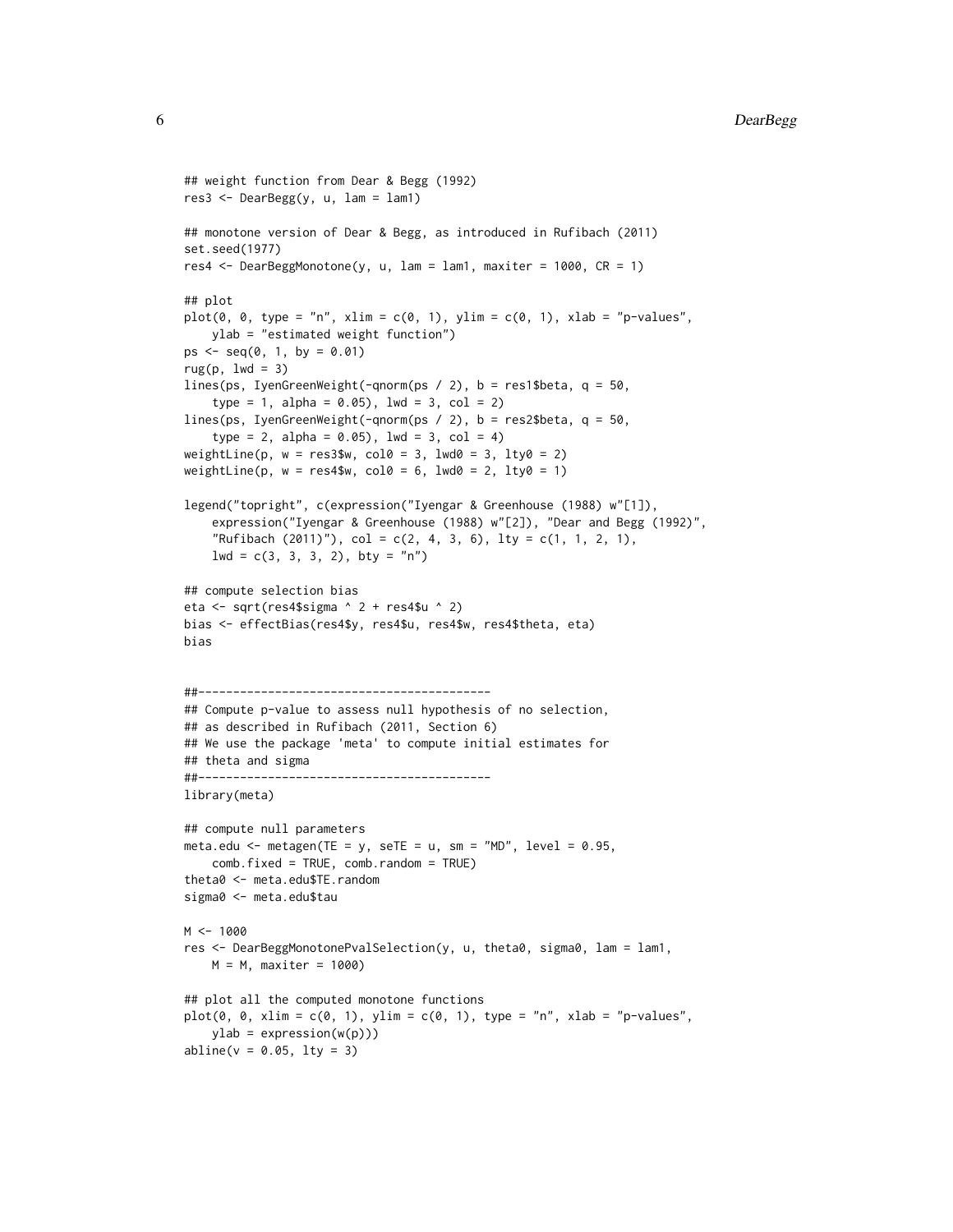#### DearBegg 7

```
for (i in 1:M){weightLine(p, w = res$res.mono[1:k, i], col0 = \text{grey}(0.8),
    1wd0 = 1, 1ty0 = 1)
rug(p, lwd = 2)weightLine(p, w = \text{res$mono0}, \text{col0} = 2, \text{l}wd0 = 1, \text{l}ty0 = 1)
## =======================================================================
##------------------------------------------
## Analysis second-hand tobacco smoke dataset
## Rothstein et al (2005), Publication Bias in Meta-Analysis, Appendix A
##------------------------------------------
data(passive_smoking)
u <- passive_smoking$selnRR
y <- passive_smoking$lnRR
n <- length(y)
k < -1 + floor(n / 2)
lam1 < -2res2 <- DearBegg(y, u, lam = lam1)
set.seed(1)
res3 <- DearBeggMonotone(y = y, u = u, lam = lam1, maxiter = 2000, CR = 1)
plot(0, 0, type = "n", xlim = c(0, 1), ylim = c(0, 1), pch = 19, col = 1,
    xlab = "p-values", ylab = "estimated weight function")
weightLine(rev(sort(res2$p)), w = \text{res}2\w, col0 = 2, lwd0 = 3, lty0 = 2)
weightLine(rev(sort(res3$p)), w = \text{res3$w}, col0 = 4, lwd0 = 2, lty0 = 1)
legend("bottomright", c("Dear and Begg (1992)", "Rufibach (2011)"), col =
   c(2, 4), lty = c(2, 1), lwd = c(3, 2), bty = "n")## compute selection bias
eta <- sqrt(res3$sigma ^ 2 + res3$u ^ 2)
bias <- effectBias(res3$y, res3$u, res3$w, res3$theta, eta)
bias
##------------------------------------------
## Compute p-value to assess null hypothesis of no selection
##------------------------------------------
## compute null parameters
meta.toba <- metagen(TE = y, seTE = u, sm = "MD", level = 0.95,
    comb.fixed = TRUE, comb.random = TRUE)
theta0 <- meta.toba$TE.random
sigma0 <- meta.toba$tau
M < - 1000res <- DearBeggMonotonePvalSelection(y, u, theta0, sigma0, lam = lam1,
   M = M, maxiter = 2000)
## plot all the computed monotone functions
plot(0, 0, xlim = c(0, 1), ylim = c(0, 1), type = "n", xlab = "p-values",
```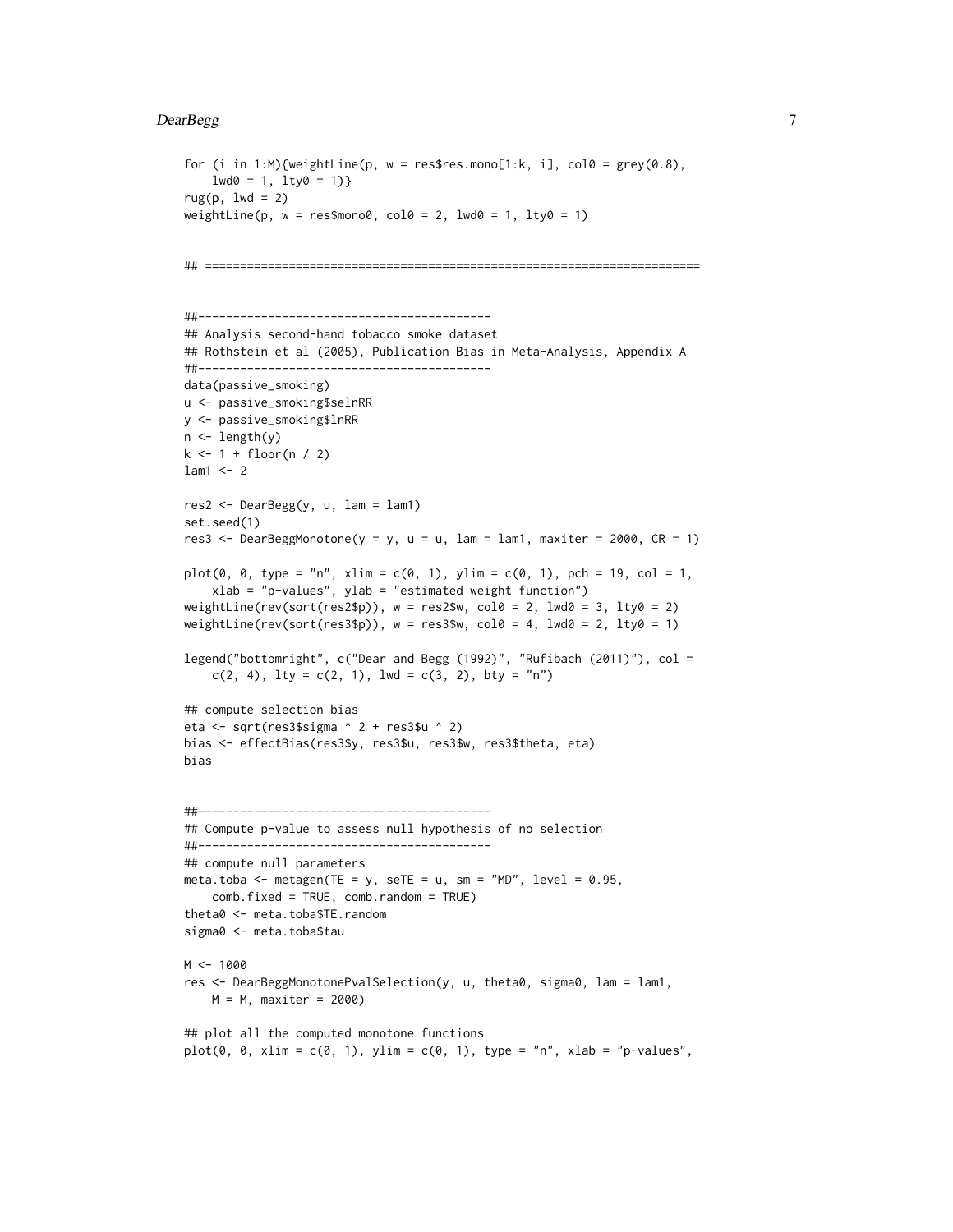```
ylab = expression(w(p)))abline(v = 0.05, 1ty = 3)for (i in 1:M){weightLine(p, w = res$res.mono[1:k, i], col0 = grey(0.8),
    1 \text{wd0} = 1, 1 \text{ty0} = 1)
rug(p, lwd = 2)weightLine(p, w = res$mono0, col0 = 2, lwd0 = 1, lty0 = 1)## End(Not run)
```
<span id="page-7-1"></span>DearBeggMonotoneCItheta

*Compute an approximate profile likelihood ratio confidence interval for effect estimate*

# <span id="page-7-2"></span>Description

Under some assumptions on the true underlying  $p$ -value density the usual likelihood ratio theory for the finite-dimensional parameter of interest,  $\theta$ , holds although we estimate the infinite-dimensional nuisance parameter  $w$ , see Murphy and van der Vaart (2000). These functions implement such a confidence interval. To this end we compute the set

$$
\{\theta : \tilde{l}(\theta, \hat{\sigma}(\theta), \hat{w}(\theta)) \ge c\}
$$

where  $c = -0.5 \cdot \chi_{1-\alpha}^2(1)$  and  $\tilde{l}$  is the relative profile log-likelihood function.

The functions [DearBeggProfileLL](#page-7-2) and [DearBeggToMinimizeProfile](#page-7-2) are not intended to be called by the user directly.

#### Usage

```
DearBeggMonotoneCItheta(res, lam = 2, conf.level = 0.95, maxiter = 500)
DearBeggProfileLL(z, res0, lam, conf.level = 0.95, maxiter = 500)
DearBeggToMinimizeProfile(vec, theta, y, u, lam)
```
#### Arguments

| res        | Output from function DearBeggMonotone.                                                                                                                       |
|------------|--------------------------------------------------------------------------------------------------------------------------------------------------------------|
| lam        | Weight of the first entry of $w$ in the likelihood function. Should be the same as<br>used to generate res.                                                  |
| conf.level | Confidence level of confidence interval.                                                                                                                     |
| maxiter    | Maximum number of iterations of differential evolution algorithm used in com-<br>putation of confidence limits. Increase this number to get higher accuracy. |
| z          | Variable to maximize over, corresponds to $\theta$ .                                                                                                         |
| res0       | Output from DearBeggMonotone, contains initial estimates.                                                                                                    |
| vec        | Vector of parameters over which we maximize.                                                                                                                 |
| theta      | Current $\theta$ .                                                                                                                                           |
| у          | Normally distributed effect sizes.                                                                                                                           |
| u          | Associated standard errors.                                                                                                                                  |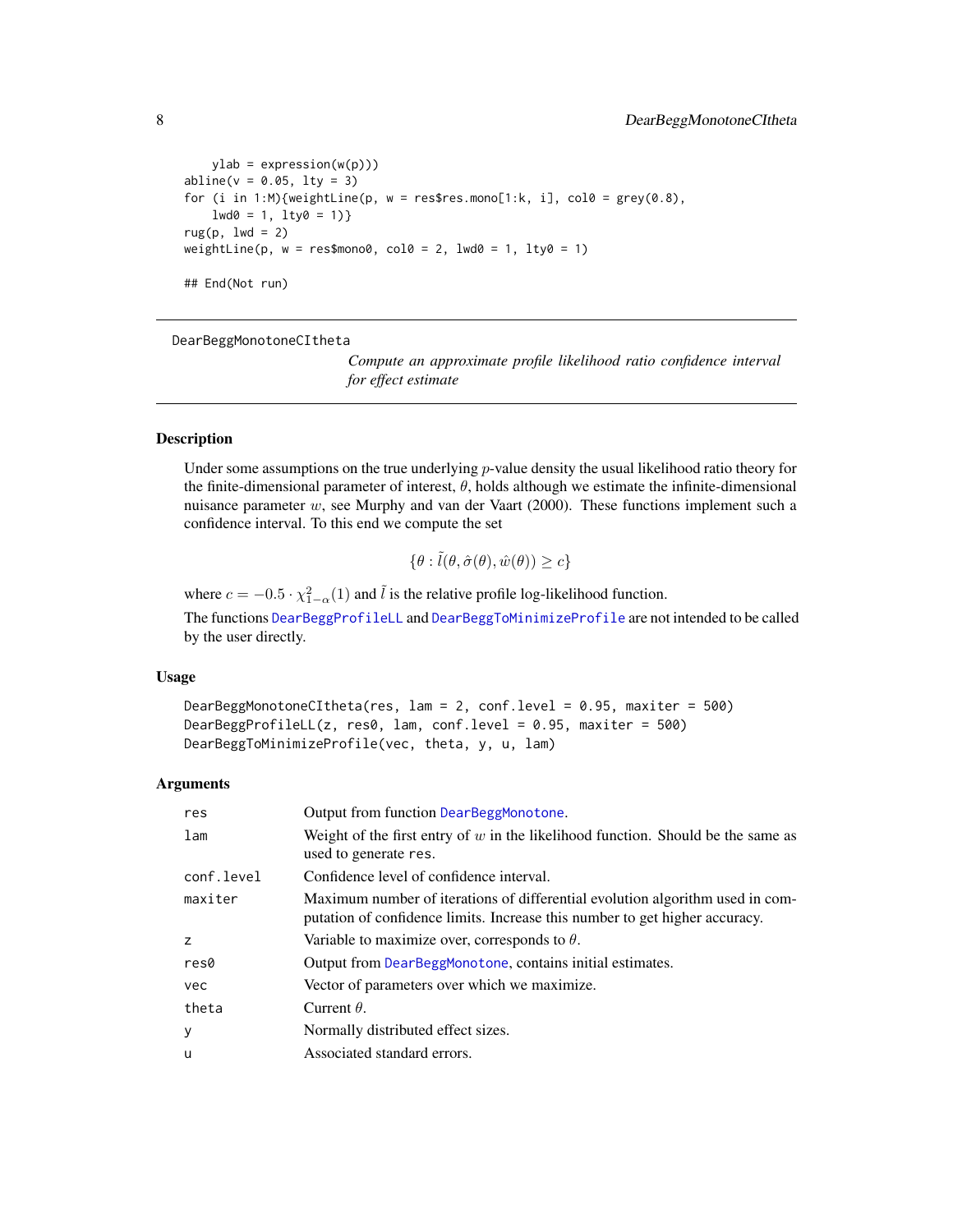# <span id="page-8-0"></span>Value

A list with the element

ci.theta that contains the profile likelihood confidence interval for  $\theta$ .

#### Note

Since we have to numerically find zeros of a suitable function, via [uniroot](#page-0-0), to get the limits and each iteration involves computation of  $w(\theta)$  via a variant of [DearBeggMonotone](#page-2-2), computation of a confidence interval may take some time (typically seconds to minutes).

## Author(s)

Kaspar Rufibach (maintainer), <kaspar.rufibach@gmail.com>, <http://www.kasparrufibach.ch>

# References

Murphy, S. and van der Vaart, A. (2000). On profile likelihood. *J. Amer. Statist. Assoc.*, 95, 449–485.

Rufibach, K. (2011). Selection Models with Monotone Weight Functions in Meta-Analysis. *Biom. J.*, 53(4), 689–704.

# See Also

The estimate under a monotone selection function can be computed using [DearBeggMonotone](#page-2-2).

#### Examples

```
## Not run:
## compute confidence interval for theta in the education dataset
data(education)
N <- education$N
y <- education$theta
u \le -sqrt(2 / N)lam1 < -2res.edu <- DearBeggMonotone(y, u, lam = lam1, maxiter = 1000,
    CR = 1, trace = FALSE)
r1 <- DearBeggMonotoneCItheta(res.edu, lam = 2, conf.level = 0.95)
res.edu$theta
r1$ci.theta
## compute confidence interval for theta in the passive smoking dataset
data(passive_smoking)
u <- passive_smoking$selnRR
y <- passive_smoking$lnRR
lam1 < -2res.toba <- DearBeggMonotone(y, u, lam = lam1, maxiter = 1000,
    CR = 1, trace = FALSE)r2 <- DearBeggMonotoneCItheta(res.toba, lam = 2, conf.level = 0.95)
res.toba$theta
```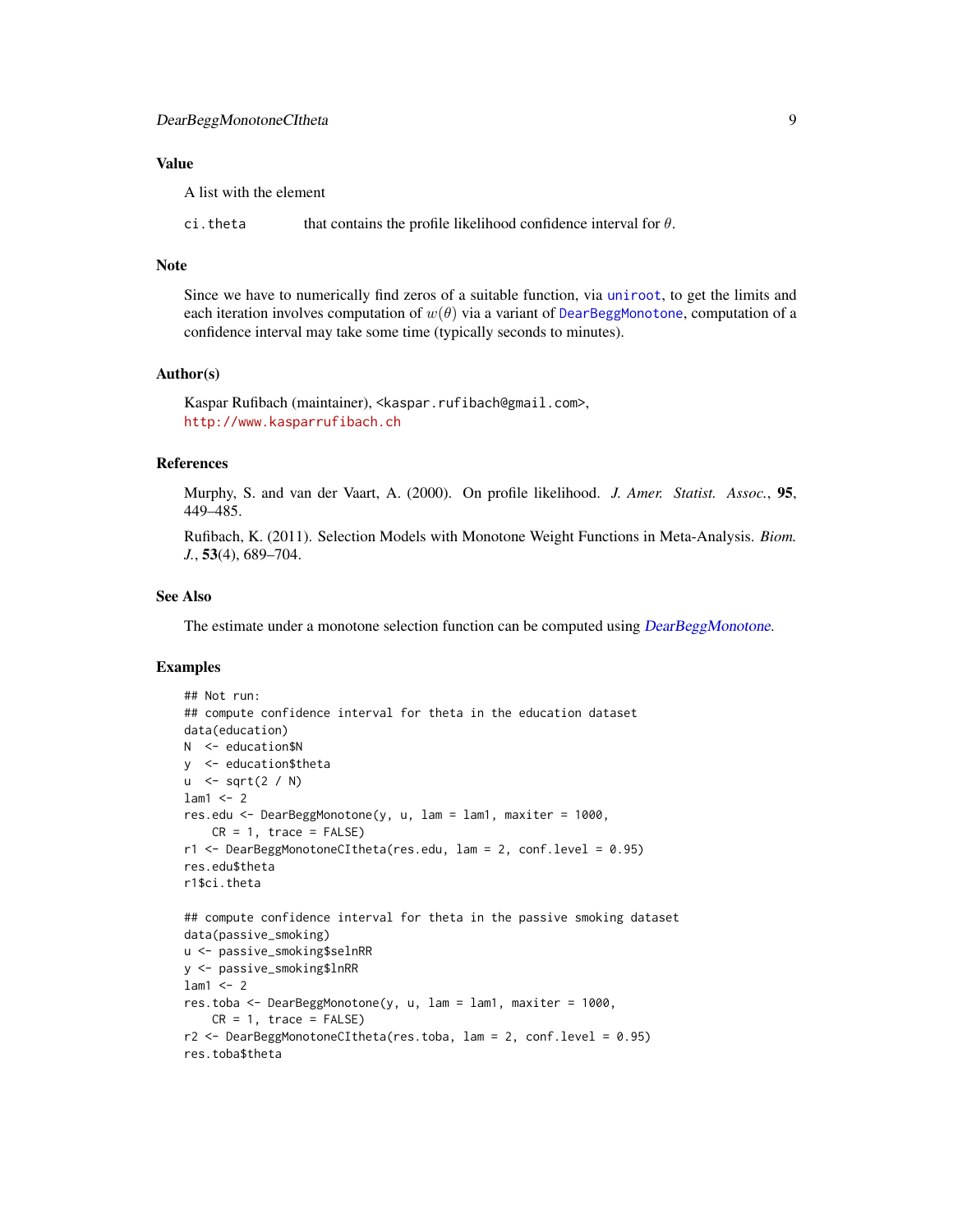<span id="page-9-0"></span>r2\$ci.theta

## End(Not run)

# <span id="page-9-1"></span>DearBeggMonotonePvalSelection

*Compute simulation-based p-value to assess null hypothesis of no selection*

# Description

This function computes a simulation-based p-value to assess the null hypothesis of no selection. For details we refer to Rufibach (2011, Section 6).

# Usage

```
DearBeggMonotonePvalSelection(y, u, theta0, sigma0, lam = 2, M = 1000,
   maxiter = 1000, test.stat = function(x){return(min(x))})
```
# Arguments

| У               | Normally distributed effect sizes.                                                                                                                  |
|-----------------|-----------------------------------------------------------------------------------------------------------------------------------------------------|
| u               | Associated standard errors.                                                                                                                         |
| theta0          | Initial estimate for $\theta$ .                                                                                                                     |
| sigma0          | Initial estimate for $\sigma$ .                                                                                                                     |
| 1 <sub>am</sub> | Weight of the first entry of w in the likelihood function. Should be the same as<br>used to generate res.                                           |
| M               | Number of runs to compute $p$ -value.                                                                                                               |
| maxiter         | Maximum number of iterations of differential evolution algorithm. Increase this<br>number to get higher accuracy.                                   |
| test.stat       | A function that takes as argument a vector and returns a number. Defines the<br>test statistic to be used on the estimated selection function $w$ . |

# Value

| pval     | The computed $p$ -value.                        |
|----------|-------------------------------------------------|
| res.mono | The monotone estimates for each simulation run. |
| mono0    | The monotone estimates for the original data.   |
| Τi       | The test statistics for each simulation run.    |
| T0       | The test statistic for the original data.       |
| ran.num  | Matrix that contains the generated $p$ -values. |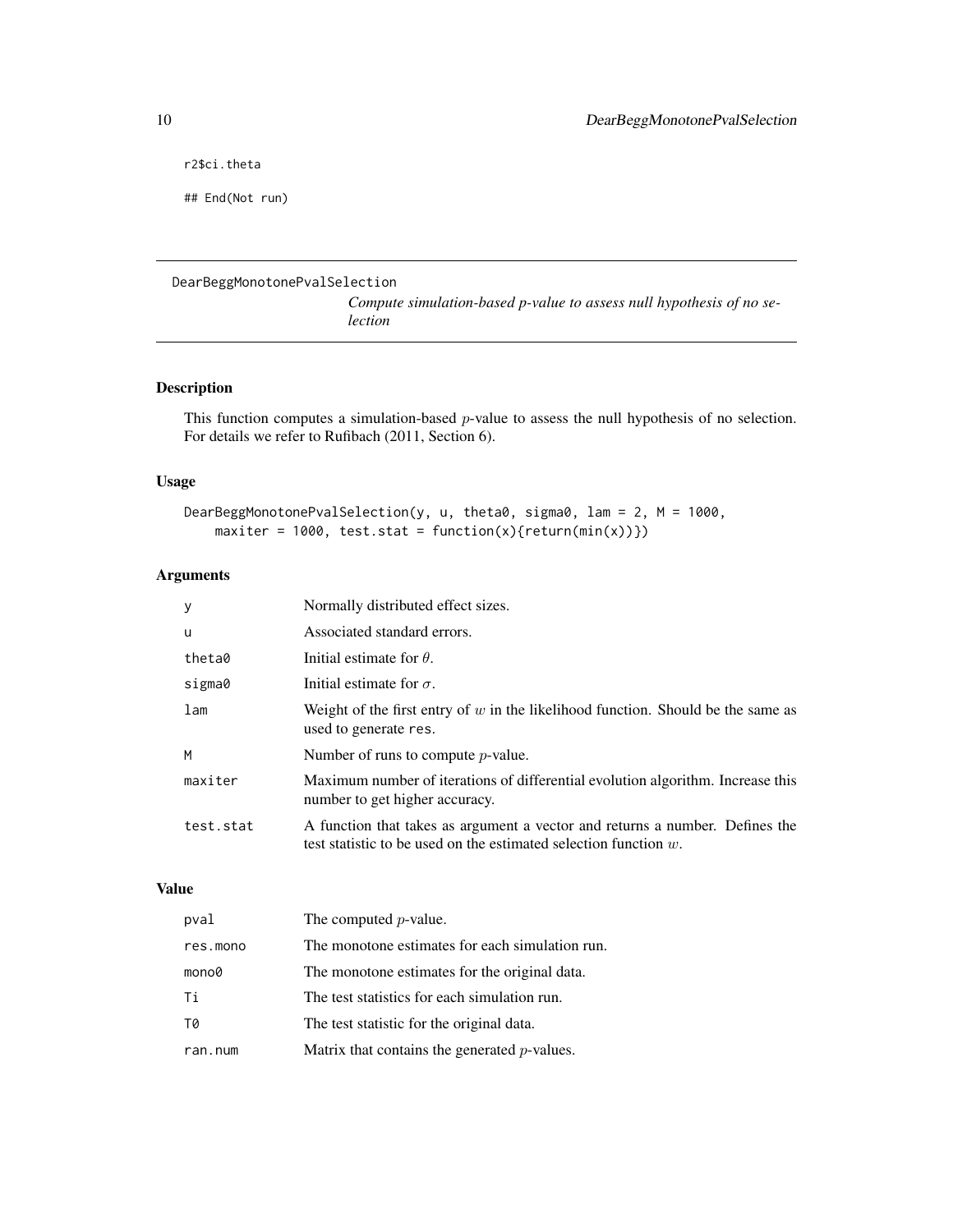#### <span id="page-10-0"></span>education and the contract of the contract of the contract of the contract of the contract of the contract of the contract of the contract of the contract of the contract of the contract of the contract of the contract of

# Author(s)

Kaspar Rufibach (maintainer), <kaspar.rufibach@gmail.com>, <http://www.kasparrufibach.ch>

# References

Rufibach, K. (2011). Selection Models with Monotone Weight Functions in Meta-Analysis. *Biom. J.*, 53(4), 689–704.

# See Also

This function is illustrated in the help file for [DearBegg](#page-2-1).

<span id="page-10-1"></span>education *Dataset open vs. traditional education on creativity*

#### **Description**

Dataset of studies of effect of open vs. traditional education on creativity. Standard dataset to illustrate selection models in meta-analysis.

#### Usage

data(education)

#### Format

A data frame with 10 observations on the following 5 variables.

- i Study number.
- N Sample size of study.

theta Estimated effect size.

- t t test statistic,  $t = \theta / \sqrt{2/N}$ .
- q Defrees of freedom,  $q = 2N 2$ .

#### References

Dear, Keith B.G. and Begg, Colin B. (1992). An Approach for Assessing Publication Bias Prior to Performing a Meta-Analysis. *Statist. Sci.*, 7(2), 237–245.

Hedges, L. and Olkin, I. (1985). Statistical Methods for Meta-Analysis. Academic, Orlando, Florida.

Iyengar, S. and Greenhouse, J.B. (1988). Selection models and the file drawer problem (including rejoinder). *Statist. Sci.*, 3, 109–135.

# See Also

This dataset is analyzed in the help file for [DearBegg](#page-2-1).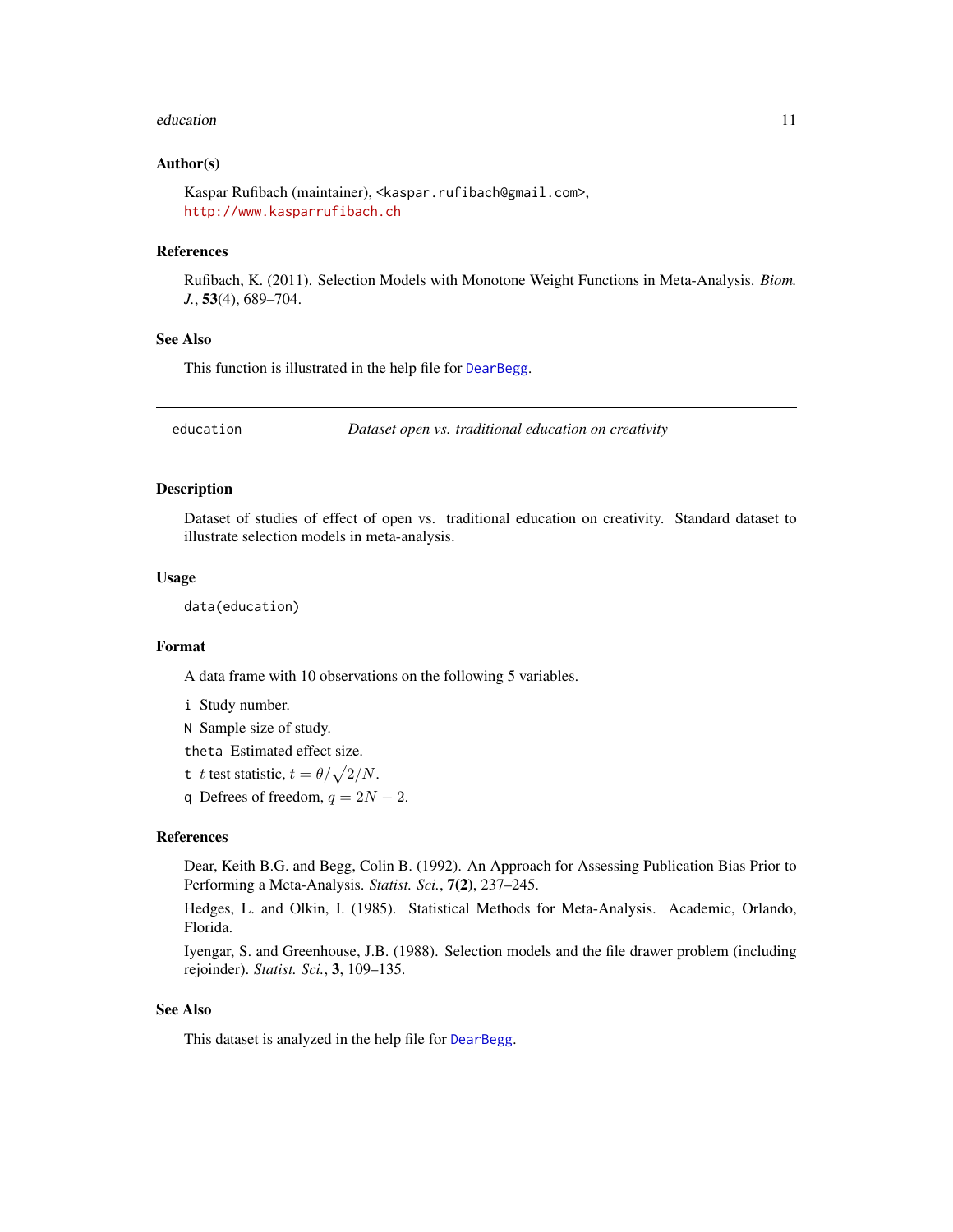# Description

Based on the estimated weight function an explicit formula for the bias of each initial effect estimate can be derived, see Rufibach (2011). This function implements computation of this bias and is called by [DearBegg](#page-2-1) and [DearBeggMonotone](#page-2-2).

# Usage

effectBias(y, u, w, theta, eta)

# Arguments

| V     | Normally distributed effect sizes.                                              |
|-------|---------------------------------------------------------------------------------|
| u     | Associated standard errors.                                                     |
| W     | Vector of estimated weights as computed by either DearBegg or DearBeggMonotone. |
| theta | Effect size estimate.                                                           |
| eta   | Standard error of effect size estimate.                                         |

# Value

A list consisting of the following elements:

| dat | Matrix with columns $y, u, y, p$ , bias, $y$ - bias, bias / $y$ , where the rows are |
|-----|--------------------------------------------------------------------------------------|
|     | provided in decreasing order of $p$ -values.                                         |

# Author(s)

```
Kaspar Rufibach (maintainer), <kaspar.rufibach@gmail.com>,
http://www.kasparrufibach.ch
```
# References

Rufibach, K. (2011). Selection Models with Monotone Weight Functions in Meta-Analysis. *Biom. J.*, 53(4), 689–704.

# Examples

# For an illustration see the help file for the function DearBegg().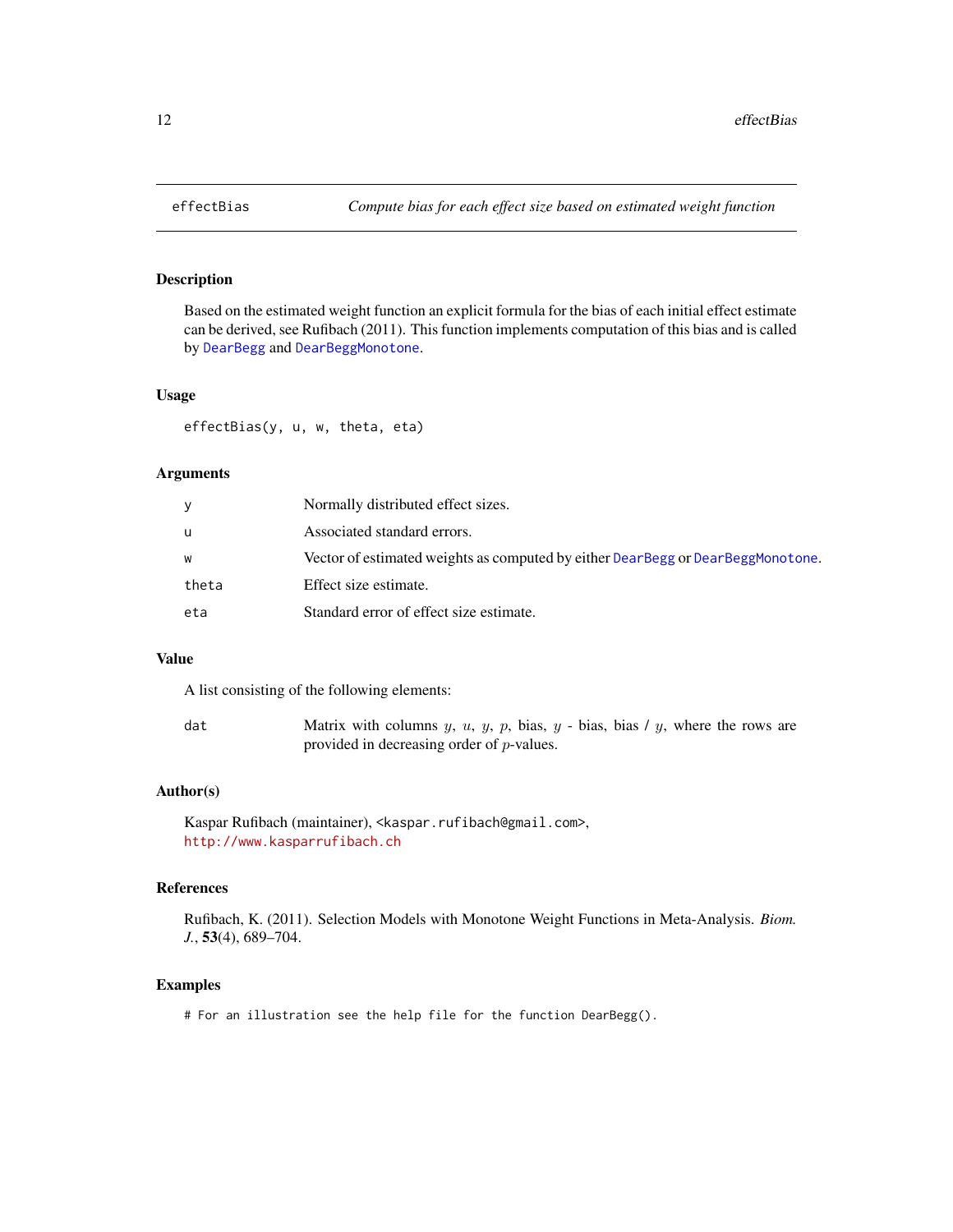<span id="page-12-1"></span><span id="page-12-0"></span>IyenGreen *Compute MLE and weight functions of Iyengar and Greenhouse (1988)*

# Description

Two parameteric weight functions for selection models were introduced in Iyengar and Greenhouse (1988):

$$
w_1(x; \beta, q) = |x|^{\beta}/t(q, \alpha)
$$

$$
w_2(x; \gamma, q) = e^{-\gamma}
$$

if  $|x| \le t(q,\alpha)$  and  $w_1(x;\beta,q) = w_2(x;\gamma,q) = 1$  otherwise. Here,  $t(q,\alpha)$  is the  $\alpha$ -quantile of a t distribution with q degrees of freedom. The functions  $w_1$  and  $w_2$  are used to model the selection process that may be present in a meta analysis, in a model where effect sizes are assumed to follow a t distribution. We have implemented estimation of the parameters in this model in IyenGreenMLE and plotting in IyenGreenWeight. The functions normalizeT and IyenGreenLoglikT are used in computation of ML estimators and not intended to be called by the user. For an example how to use IyenGreenMLE and IyenGreenWeight we refer to the help file for [DearBegg](#page-2-1).

### Usage

normalizeT(s, theta, b, q, N, type = 1, alpha =  $0.05$ ) IyenGreenLoglikT(para, t, q, N, type = 1) IyenGreenMLE(t, q, N, type = 1, alpha =  $0.05$ ) IyenGreenWeight(x, b, q, type = 1, alpha =  $0.05$ )

# Arguments

| S     | Quantile where normalizing integrand should be computed.                                                  |
|-------|-----------------------------------------------------------------------------------------------------------|
| theta | Vector containing effect size estimates of the meta analysis.                                             |
| b     | Parameter that governs shape of the weight function. Equals $\beta$ for $w_1$ and $\gamma$ for<br>$w_2$ . |
| q     | Degrees of freedom in the denominator of $w_1, w_2$ . Must be a real number.                              |
| N     | Number of observations in each trial.                                                                     |
| type  | Type of weight function in Iyengar & Greenhouse (1988). Either 1 (for $w_1$ ) or 2<br>(for $w_2$ ).       |
| alpha | Quantile to be used in the denominator of $w_1, w_2$ .                                                    |
| para  | Vector in $R^2$ over which log-likelihood function is maximized.                                          |
| t     | Vector of real numbers, $t$ test statistics.                                                              |
| X     | Vector of real numbers where weight function should be computed at.                                       |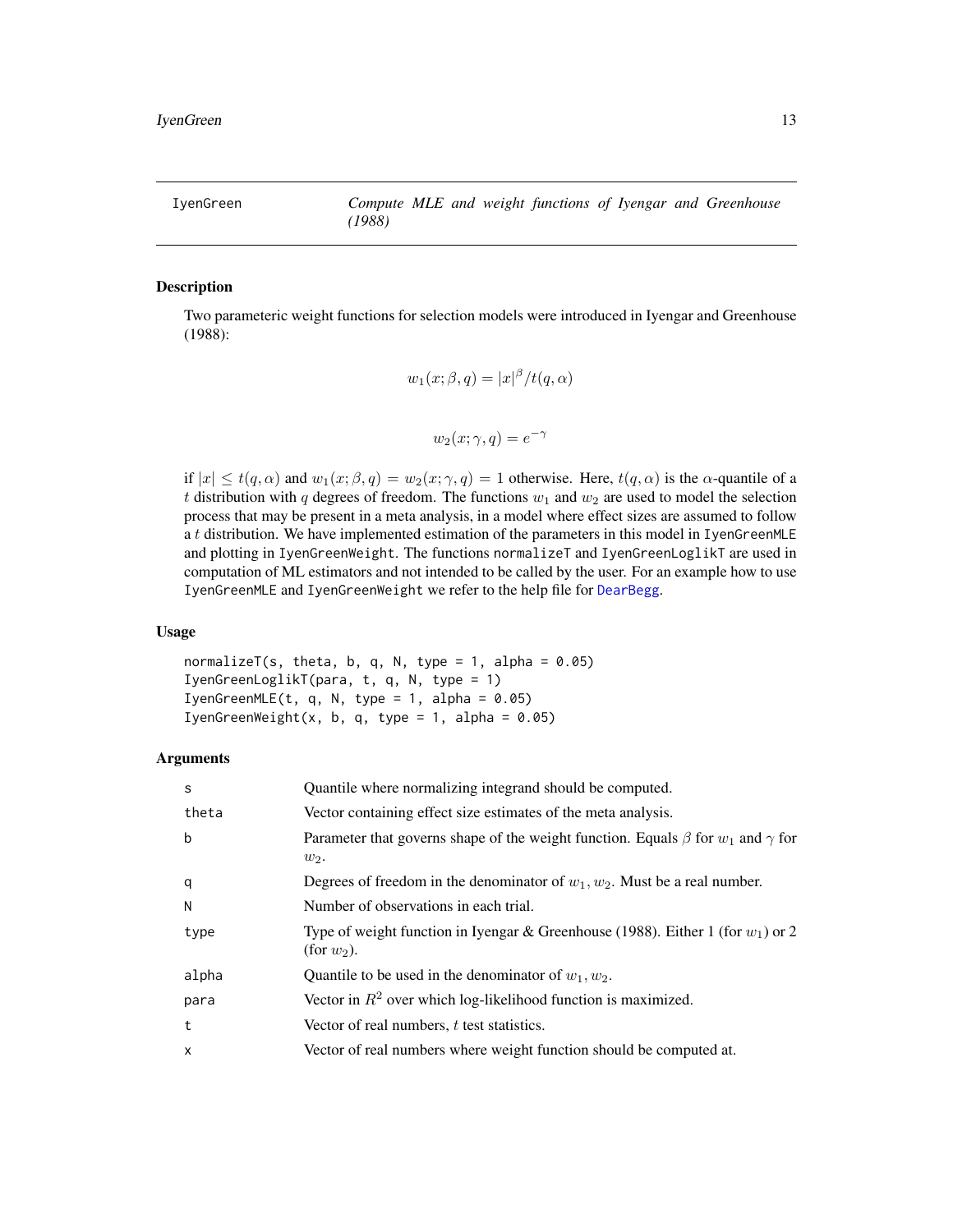# <span id="page-13-0"></span>Details

Note that these weight functions operate on the scale of  $t$  statistics, not  $p$ -values.

#### Value

See example in [DearBegg](#page-2-1) for details.

# Author(s)

Kaspar Rufibach (maintainer), <kaspar.rufibach@gmail.com>, <http://www.kasparrufibach.ch>

# References

Iyengar, S. and Greenhouse, J.B. (1988). Selection models and the file drawer problem (including rejoinder). *Statist. Sci.*, 3, 109–135.

#### See Also

For nonparametric estimation of weight functions see [DearBegg](#page-2-1).

#### Examples

# For an illustration see the help file for the function DearBegg().

<span id="page-13-1"></span>passive\_smoking *Dataset on the effect of environmental tobacco smoke*

# Description

Effect of environmental tobacco smoke on lung-cancer in lifetime non-smokers.

# Usage

data(passive\_smoking)

#### Format

A data frame with 37 observations on the following 2 variables.

lnRR Log-relative risk.

selnRR Standard error of log-relative risk.

# Details

The sample consists of lung cancer patients and controls that were lifelong non-smokers. The effect of interest is measured by the relative risk of lung cancer according to whether the spouse currently smoked or had never smoked.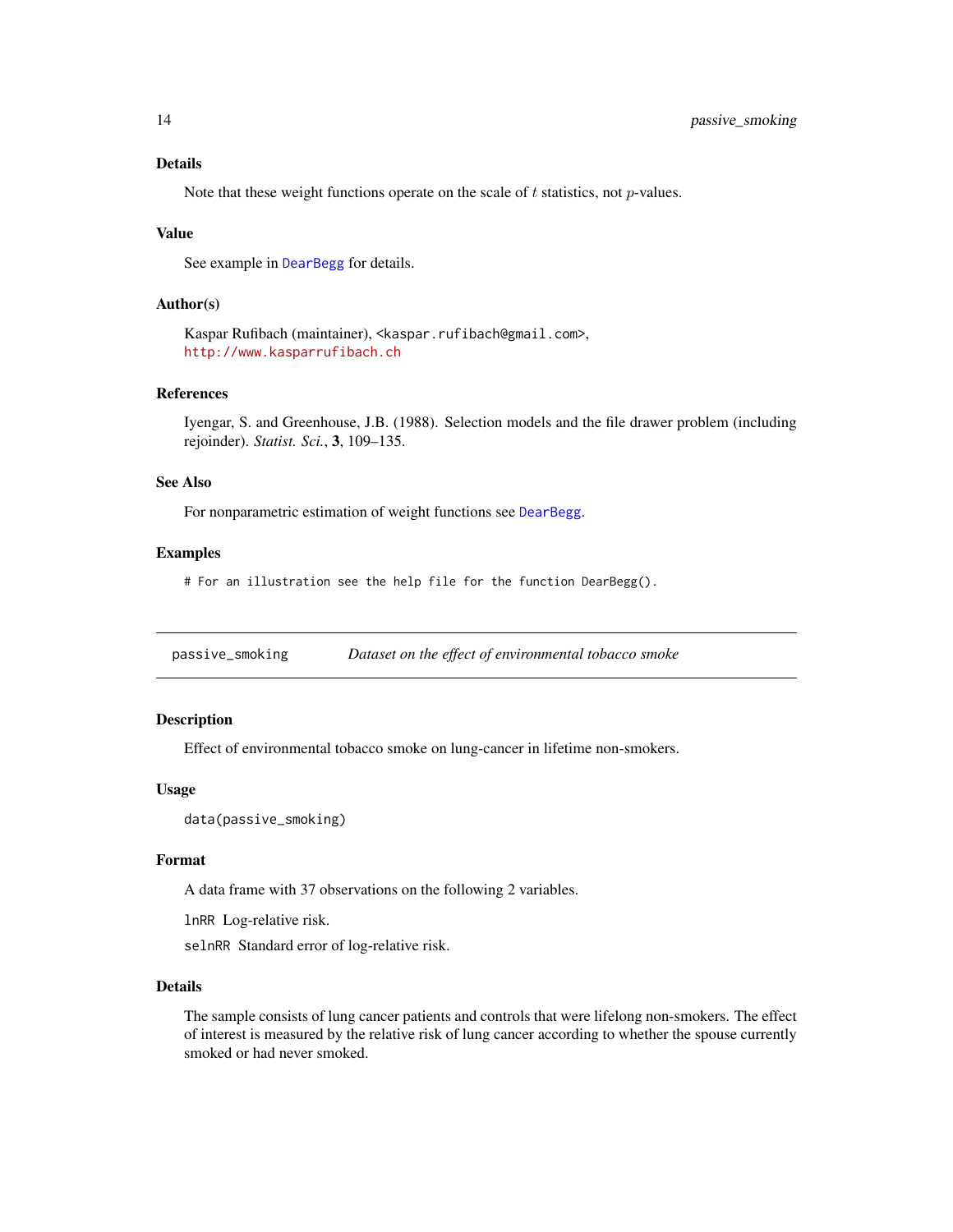#### <span id="page-14-0"></span>pPool and the set of the set of the set of the set of the set of the set of the set of the set of the set of the set of the set of the set of the set of the set of the set of the set of the set of the set of the set of the

# References

Hackshaw, A. K., Law, M. R., and Wald, N.J. The accumulated evidence on lung cancer and environmental tobacco smoke. *BMJ*, 315, 980–988.

# See Also

This dataset is analyzed in the help file for [DearBegg](#page-2-1).

pPool *Pool p-values in pairs*

# Description

To avoid unidentifiability in estimation of a selection function, Dear and Begg (1992) pool *p*-values in pairs.

# Usage

pPool(p)

# Arguments

 $p$  Vector of *p*-values.

# Value

Vector of pooled p-values.

# Author(s)

Kaspar Rufibach (maintainer), <kaspar.rufibach@gmail.com>, <http://www.kasparrufibach.ch>

# References

Dear, K.B.G. and Begg, C.B. (1992). An Approach for Assessing Publication Bias Prior to Performing a Meta-Analysis. *Statist. Sci.*, 7(2), 237–245.

Rufibach, K. (2011). Selection Models with Monotone Weight Functions in Meta-Analysis. *Biom. J.*, 53(4), 689–704.

# See Also

This function is used in [weightLine](#page-16-1).

# Examples

# This function is used in the help file for the function DearBegg().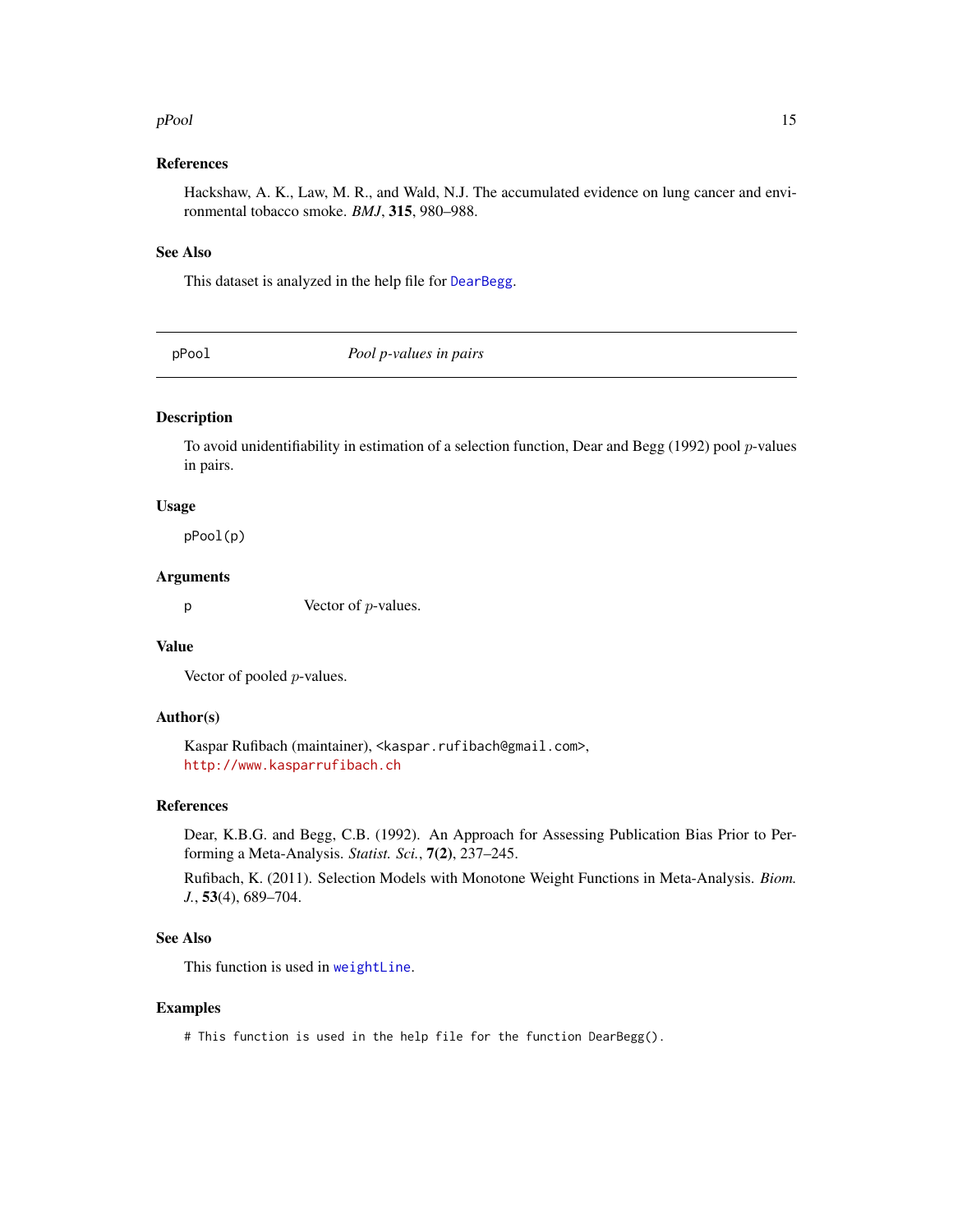# <span id="page-15-0"></span>Description

The density of the p-value generated by a test of the hypothesis

$$
H_0: Y \sim N(0, \sigma^2) \ \ vs. \ \ H_1: Y \sim N(\theta, \eta^2)
$$

has the form

$$
f(p; \theta, \sigma, \eta) = \frac{\sigma}{2\eta} \frac{\phi\left((-\sigma\Phi^{-1}(p/2) - \theta)/\eta\right) + \phi\left((\sigma\Phi^{-1}(p/2) - \theta)/\eta\right)}{\phi(\Phi^{-1}(p/2))}
$$

where  $\eta^2 = u^2 + \sigma^2$ . We refer to Rufibach (2011) for details.

# Usage

dPval(p, u, theta, sigma2) pPval(q, u, theta, sigma2) qPval(prob, u, theta, sigma2)  $rPval(n, u, theta, sigma2, seed = 1)$ 

# Arguments

| p, q   | Quantile.                                 |
|--------|-------------------------------------------|
| prob   | Probability.                              |
| u      | Standard error of the effect size.        |
| theta  | Effect size.                              |
| sigma2 | Random effect variance component.         |
| n      | Number of random numbers to be generated. |
| seed   | Seed to set.                              |

# Value

dPval gives the density, pPval gives the distribution function, qPval gives the quantile function, and rPval generates random deviates for the density  $f(p; \theta, \sigma, \eta)$ .

# Author(s)

Kaspar Rufibach (maintainer), <kaspar.rufibach@gmail.com>, <http://www.kasparrufibach.ch>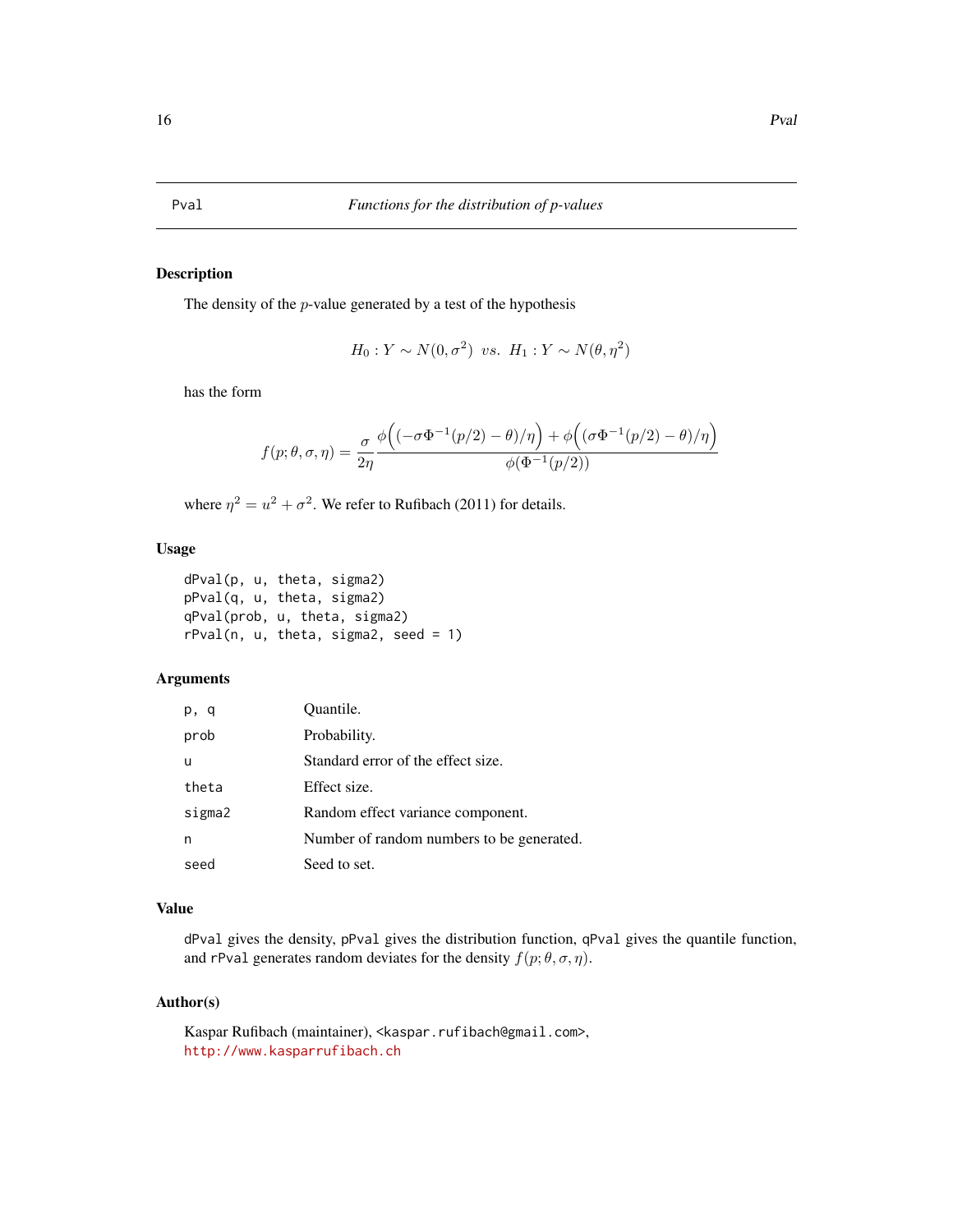# <span id="page-16-0"></span>weightLine 17

# References

Dear, K.B.G. and Begg, C.B. (1992). An Approach for Assessing Publication Bias Prior to Performing a Meta-Analysis. *Statist. Sci.*, 7(2), 237–245.

Rufibach, K. (2011). Selection Models with Monotone Weight Functions in Meta-Analysis. *Biom. J.*, 53(4), 689–704.

<span id="page-16-1"></span>weightLine *Function to plot estimated weight functions*

#### Description

This function faclitiates plotting of estimated weight functions according to the method in Dear and Begg (1992) or its non-increasing version described in Rufibach (2010).

# Usage

```
weightLine(p, w, col0, lwd0, lty0 = 1, type = c("pval", "empirical")[1])
```
# Arguments

| p    | Vector of $p$ -values.                                                                                                                                             |
|------|--------------------------------------------------------------------------------------------------------------------------------------------------------------------|
| W    | Vector of estimated weights, as outputted by DearBegg or DearBeggMonotone.                                                                                         |
| col0 | Color of line that is drawn.                                                                                                                                       |
| lwd0 | Line width.                                                                                                                                                        |
| lty0 | Line type.                                                                                                                                                         |
| type | Should weights be drawn versus original <i>p</i> -values (type == "pval") or versus<br>the empirical distribution of the <i>p</i> -values (type $==$ "empirical"). |

# Author(s)

Kaspar Rufibach (maintainer), <kaspar.rufibach@gmail.com>, <http://www.kasparrufibach.ch>

# References

Dear, K.B.G. and Begg, C.B. (1992). An Approach for Assessing Publication Bias Prior to Performing a Meta-Analysis. *Statist. Sci.*, 7(2), 237–245.

Rufibach, K. (2011). Selection Models with Monotone Weight Functions in Meta-Analysis. *Biom. J.*, 53(4), 689–704.

#### See Also

This function is used in [weightLine](#page-16-1).

#### Examples

# This function is used in the help file for the function DearBegg().